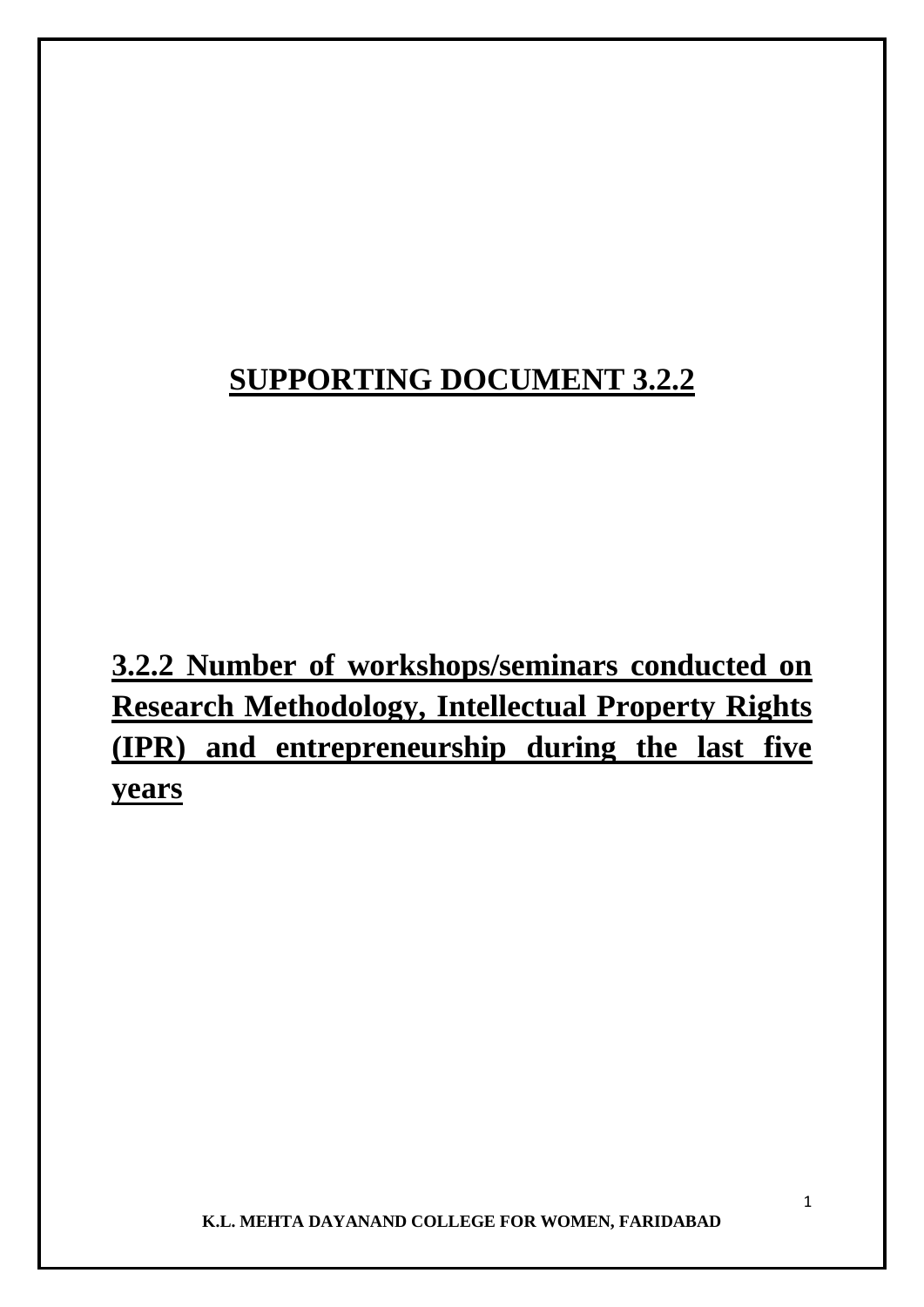### **E-Faculty Development Programme On "Research Methodology: Techniques & Ethical Perspectives"**

The Internal Quality Assurance Cell (IQAC) organised a faculty development programme on "Research Methodology: Techniques & Ethical Perspectives". It was 5-day FDP programme that was scheduled from  $21<sup>st</sup>$  to  $25<sup>th</sup>$  July, 2020.

| Date        | <b>Topic</b>                          | <b>Keynote Speaker</b>         |
|-------------|---------------------------------------|--------------------------------|
| $21st$ July | Inaugural session – General           | Prof. (Dr) Kuldip S. Chhikara, |
|             | discussion on research methodology    | DDE, MDU, Rohtak               |
| $22nd$ July | Writing skills of research paper      | Prof. Subhash Kundu, GJU,      |
|             |                                       | Hisar                          |
| $23rd$ July | <b>Hypothesis Testing</b>             | Dr. Ashish Kumar, GGSIPU,      |
|             |                                       | Delhi                          |
| $24th$ July | Managing Citations & References       | Prof. Ashutosh Nigam, YMCA     |
|             | using Mendley and Zotero              | University, Fbd.               |
| $25th$ July | <b>Research Ehtics and Plagiarism</b> | Prof. Santosh Nandal, MDU,     |
|             |                                       | Rohtak                         |

The registration link was<https://forms.gle/6D311wQBDKn6pyqH8>

Ms Neeru Bhatia, HOD, Dept. of Commerce and Management was the convenor of this FDP and Ms Neetu Sharma was Co-convenor.

**Total number of entries were: 220**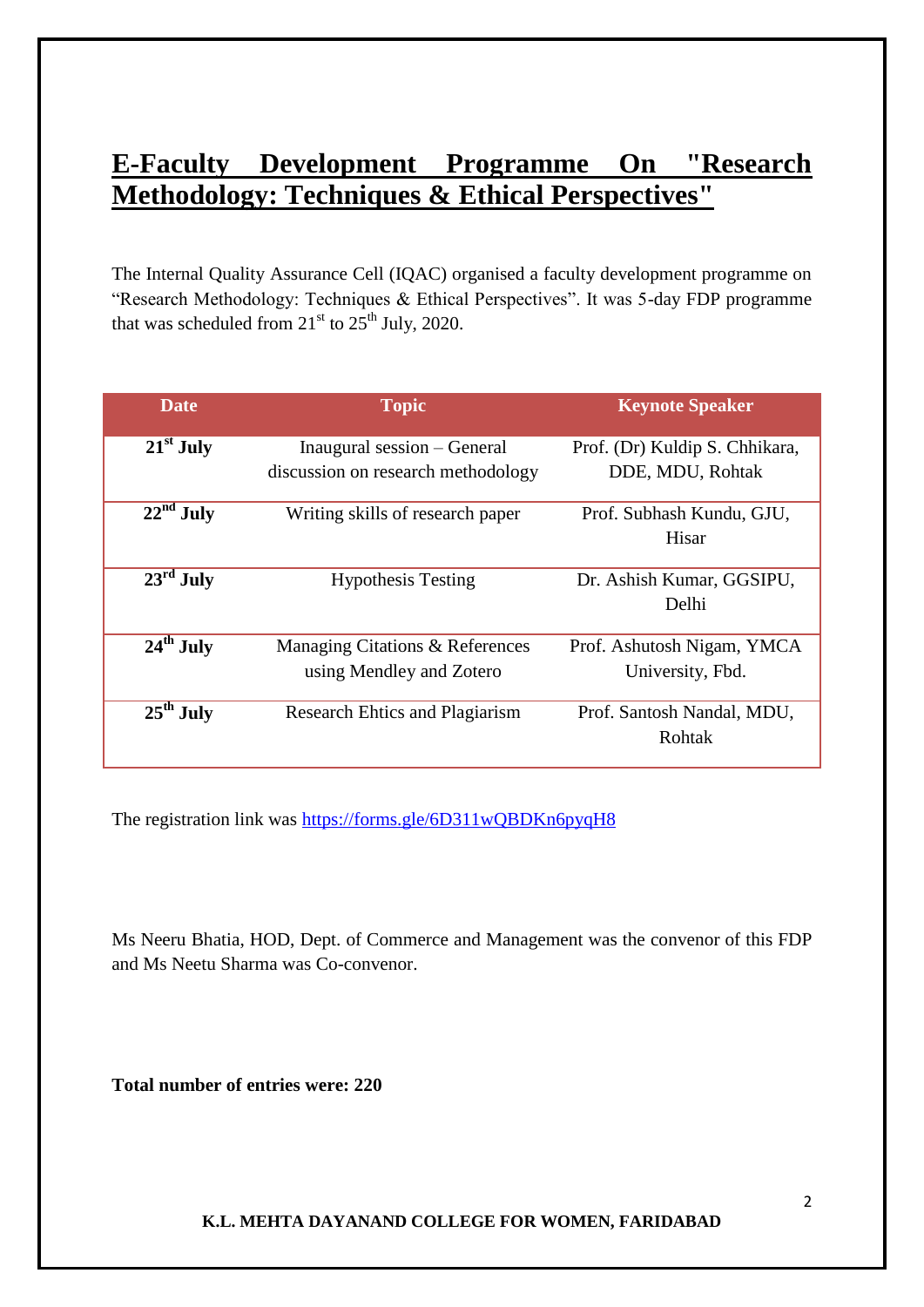

## **About the College**

K.L.Mehta Dayanand college for Women, Faridabad is acclaimed as one of the premier womens' educational institution of Haryana. It was established in 1970 and named after its founder - Shri KL Mehta, a dedicated social activist and a man par excellence. It is Golden Jubilee Year of the college. He left no stone unturned to fulfil Swami Dayanand Saraswati's dream of leading the "Youth from darkness to light". The inception of girl institution of higher learning as purely Arts College with 250 students eventually blossomed into multi-faculty post graduate college having 4000 students on rolls. To be in tune with the present times, the college has introduced many job oriented Add-on courses approved by UGC as well. Due to multifarious attainments in academics and co-curricular activities and infrastructural renovations the college has become the pride of Faridabad, embodying the Honourable Prime Minister's vision of "Beti Bachao Beti Padao". The credit for all around development of the institution goes to the tireless efforts of teaching and administrative staff under the perpetual inspiration of our Management headed by its Chairperson Shri. Anand Mehta-the dynamic son of our revered founder Shri KL Mehta. "Still Achieving, Still Pursuing" will ever remain our goal. The very nomenclature of our institution 'Dayanand' will serve as our beacon light.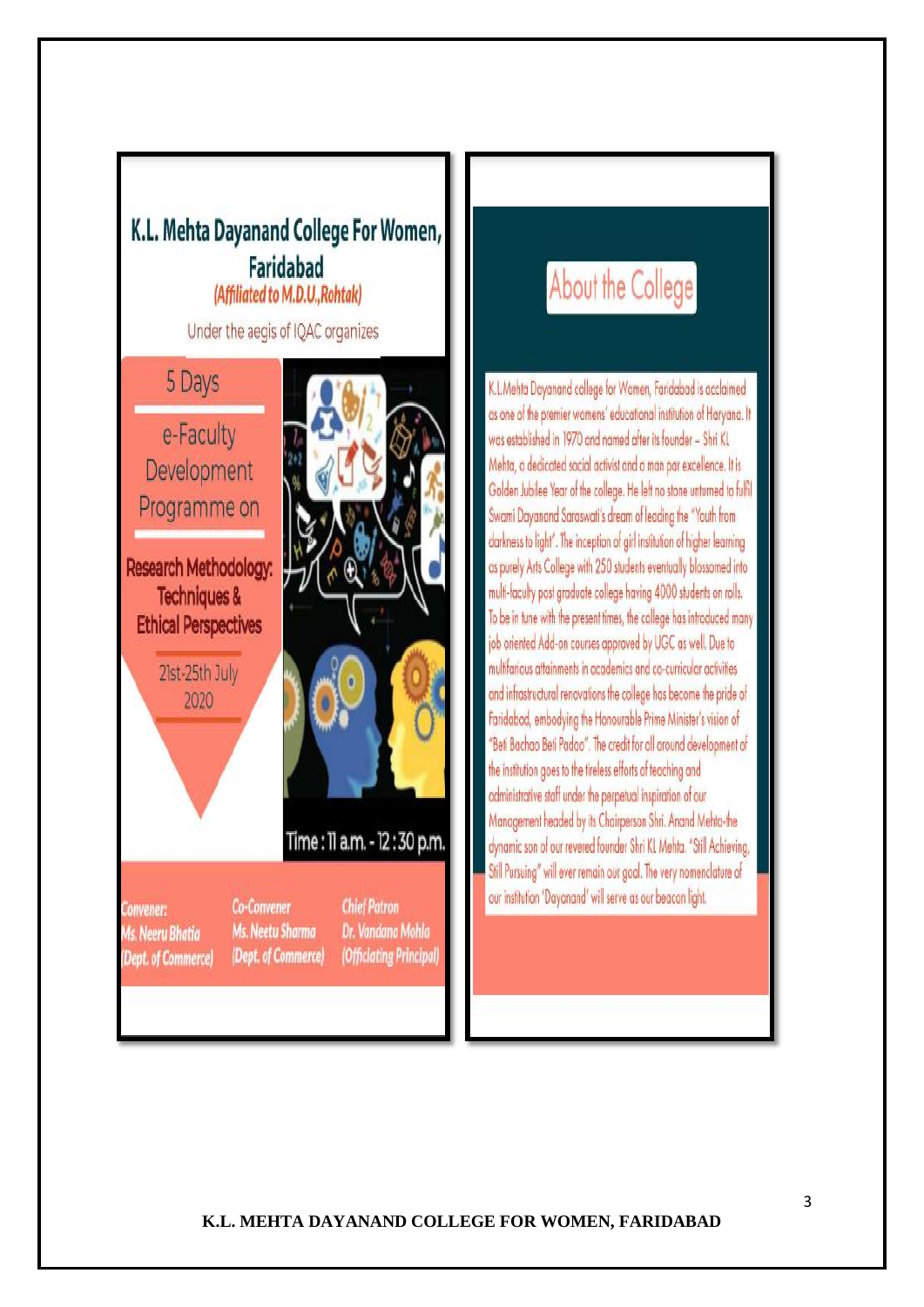Major themes focussed for the online FDP on Research Methodology are:

| Date       | Topic                                                                     | Keynote Speaker                                                      |
|------------|---------------------------------------------------------------------------|----------------------------------------------------------------------|
| 21st July: | <b>Inaugural Session-General</b><br>Discussion on Research<br>Methodology | Prof. (Dr.) Kuldip<br>S.Chhikara<br>Director, DDE,<br>M.D.U., Rohtak |
| 22nd July: | Writing Skills of Research<br>Paper                                       | Prof. Subhash Kundu,<br>GJU, Hisar                                   |
| 23rd July: | <b>Hypothesis Testing</b>                                                 | Dr. Ashish Kumar,<br>GGSIPU, Delhi                                   |
| 24th July: | <b>Managing Citations &amp; References</b><br>using Mendeley and Zotero   | Prof. Ashutosh Nigam,<br>YMCA University, Fbd.                       |
| 25th July: | <b>Research Ethics and</b><br>Plagiarism                                  | Prof. Santosh Nandal,<br>M.D.U., Rohtak                              |

## Who should attend the FDP?

This FDP would be beneficial for professional development of teachers, researchers and trainers working in business schools, universities, colleges, professional institutes, staff training college and staff training institutes of Central and State Governments, who are teaching in higher education *institutions.* 

Registration for all the participants is mandatory. Limited seats are available. Registration will be done on 'first come, first serve' basis.

Joining the Whatsapp group is mandatory for all the registered participants, the link for which will be provided soon after the completion of registration form.

# Guidelines for e-FDP



## Last Date of Registration : 19 th July 2020

Note:

Participants will be issued E-Certificates on the successful completion of the programme subject to 100% attendance.

Organizing Committee:

Dr. Sakshi Goyal, Dr. Neha Jain, Ms. Shobha Chawla, Ms. Diksha Chawla.

Öľ

### For queries contact:

Ms. Neetu Sharma +91 93183 13600

+91 84478 55257

mail at : klmdcw.fdp@gmail.com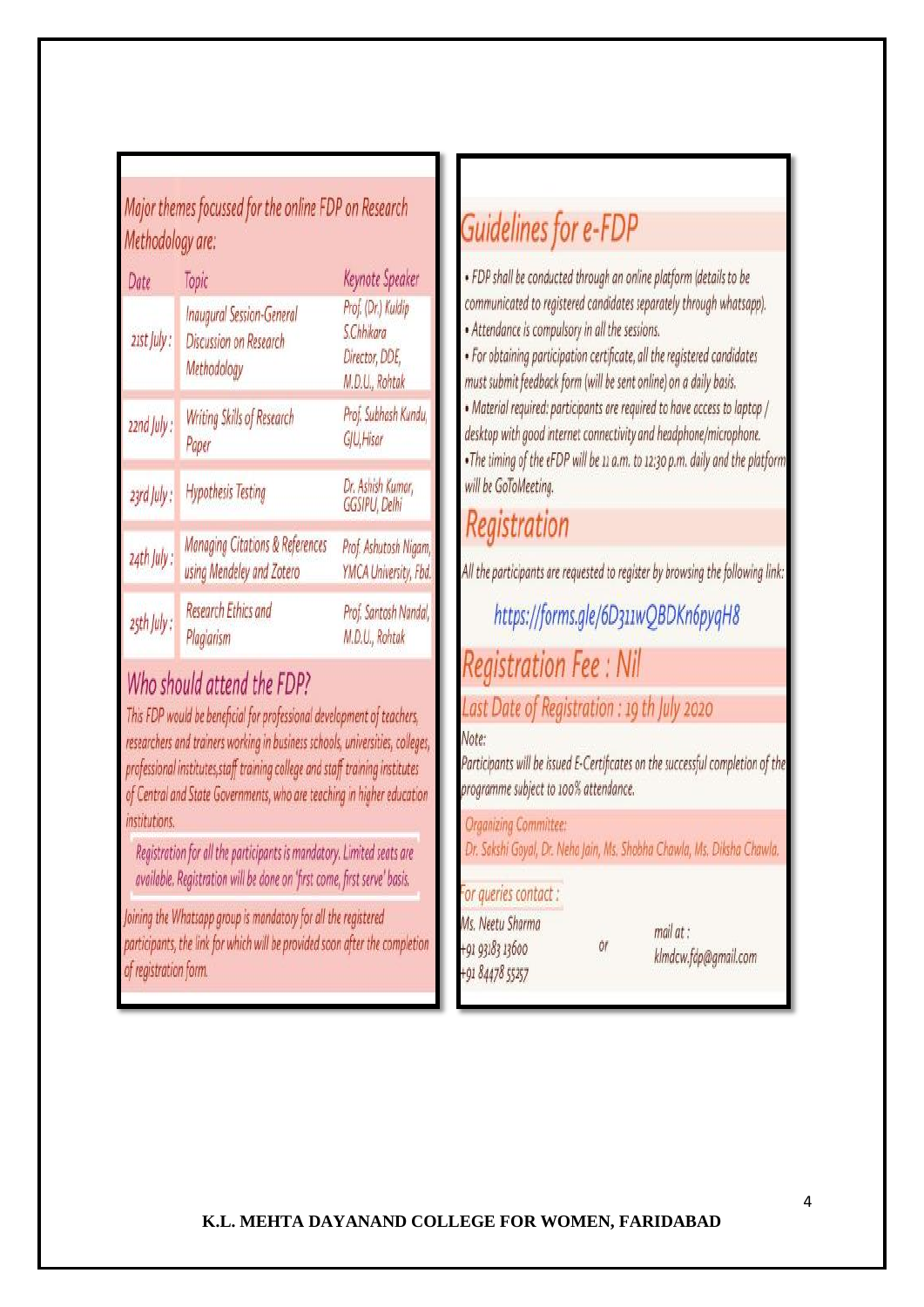

#### **K.L. MEHTA DAYANAND COLLEGE FOR WOMEN, FARIDABAD**

 $e$  a  $\circ$   $\bullet$ 

 $\bullet$  0:00/1:40:42

■ ● 回口

**EGSM** MA